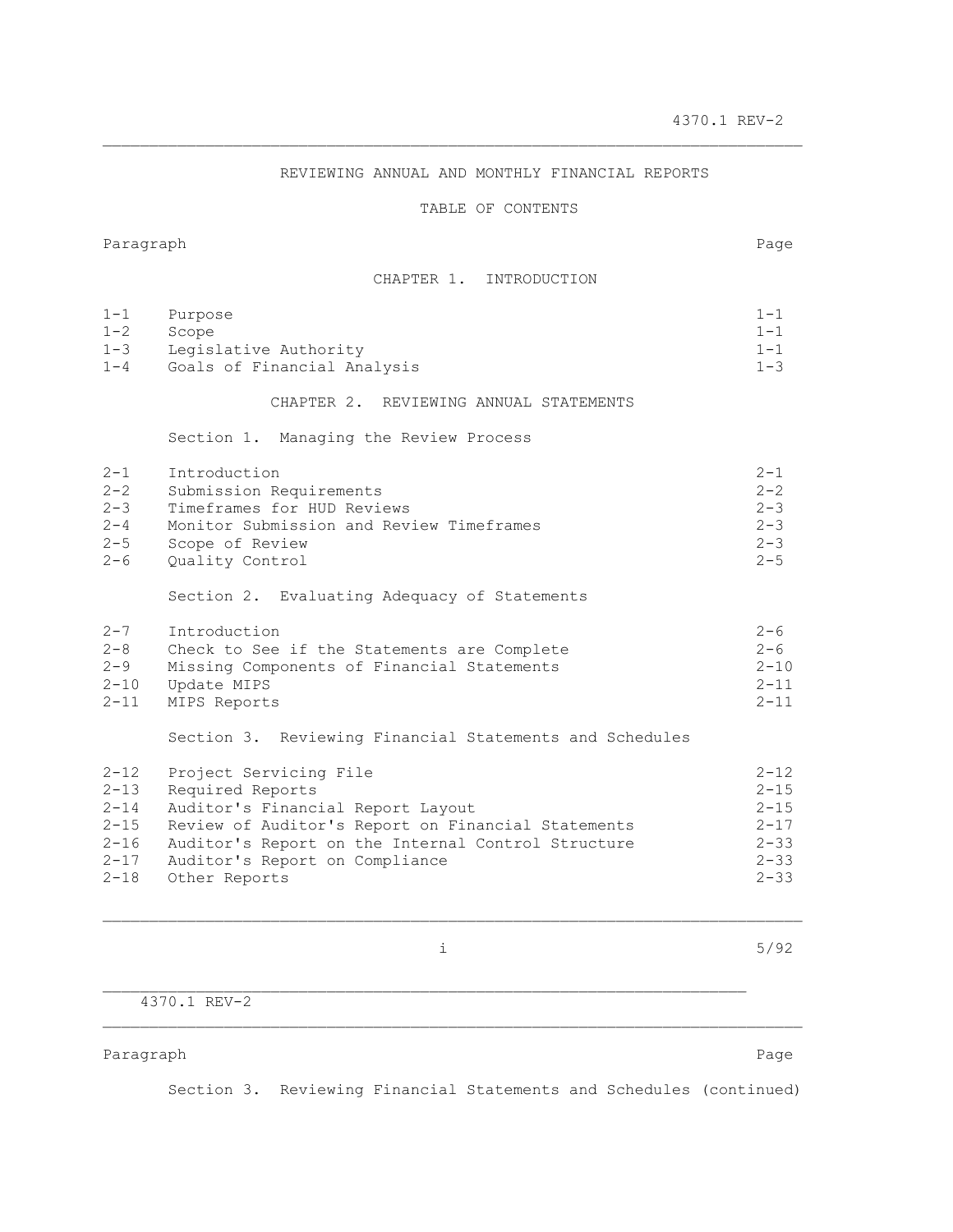| $2 - 19$                                                                                     | Materiality                                                                                                                                                                                                                                                                      | $2 - 35$                                                                                     |
|----------------------------------------------------------------------------------------------|----------------------------------------------------------------------------------------------------------------------------------------------------------------------------------------------------------------------------------------------------------------------------------|----------------------------------------------------------------------------------------------|
|                                                                                              | Compliance With Agreements and Commitments<br>Section 4.                                                                                                                                                                                                                         |                                                                                              |
| $2 - 20$<br>$2 - 21$                                                                         | Introduction<br>Compliance With HUD Requirements                                                                                                                                                                                                                                 | $2 - 45$<br>$2 - 45$                                                                         |
|                                                                                              | Section 5. Potential Diversions of Project Assets                                                                                                                                                                                                                                |                                                                                              |
| $2 - 22$<br>$2 - 23$                                                                         | Introduction<br>Checking for Diversions                                                                                                                                                                                                                                          | $2 - 57$<br>$2 - 57$                                                                         |
|                                                                                              | Section 6. Surplus Cash, Distributions and Residual Receipts                                                                                                                                                                                                                     |                                                                                              |
| $2 - 24$<br>$2 - 25$<br>$2 - 26$                                                             | Surplus Cash<br>Distributions to Owners<br>Residual Receipts                                                                                                                                                                                                                     | $2 - 67$<br>$2 - 67$<br>$2 - 72$                                                             |
|                                                                                              | Section 7. Performance Analysis                                                                                                                                                                                                                                                  |                                                                                              |
| $2 - 27$<br>$2 - 28$<br>$2 - 29$<br>$2 - 30$<br>$2 - 31$<br>$2 - 32$<br>$2 - 33$<br>$2 - 34$ | Introduction<br>Sufficiency of Project Revenue<br>Assessment of Negative Cash Throw-off<br>Evaluate Project's Liquidity<br>Other Financial Ratios<br>Compute Surplus Cash, Distributions and Residual Receipts<br>Evaluate Project Expenses<br>Financial Strength of the Project | $2 - 75$<br>$2 - 75$<br>$2 - 76$<br>$2 - 77$<br>$2 - 82$<br>$2 - 84$<br>$2 - 84$<br>$2 - 89$ |
|                                                                                              | Section 8. Required Actions                                                                                                                                                                                                                                                      |                                                                                              |
| $2 - 35$<br>$2 - 36$<br>$2 - 37$<br>$2 - 38$<br>$2 - 39$                                     | Introduction<br>Convey Results of Review to Owner<br>Update MIPS<br>Request Written Response<br>Resolution of Problems                                                                                                                                                           | $2 - 95$<br>$2 - 95$<br>$2 - 95$<br>$2 - 96$<br>$2 - 96$                                     |
| 5/92                                                                                         | ii                                                                                                                                                                                                                                                                               |                                                                                              |
|                                                                                              |                                                                                                                                                                                                                                                                                  | $4370.1$ REV-2                                                                               |
|                                                                                              |                                                                                                                                                                                                                                                                                  |                                                                                              |

Paragraph Page CHAPTER 3. MONTHLY ACCOUNTING REPORTS

2-40 Use of Enforcement Tools 2-98

Section 1. Managing Monthly Accounting Review Process

| 3-1 Introduction               | $3 - 1$ |
|--------------------------------|---------|
| 3-2 Monitor Receipt of Reports | $3 - 1$ |
| 3-3 Supervisory Review         | $3 - 2$ |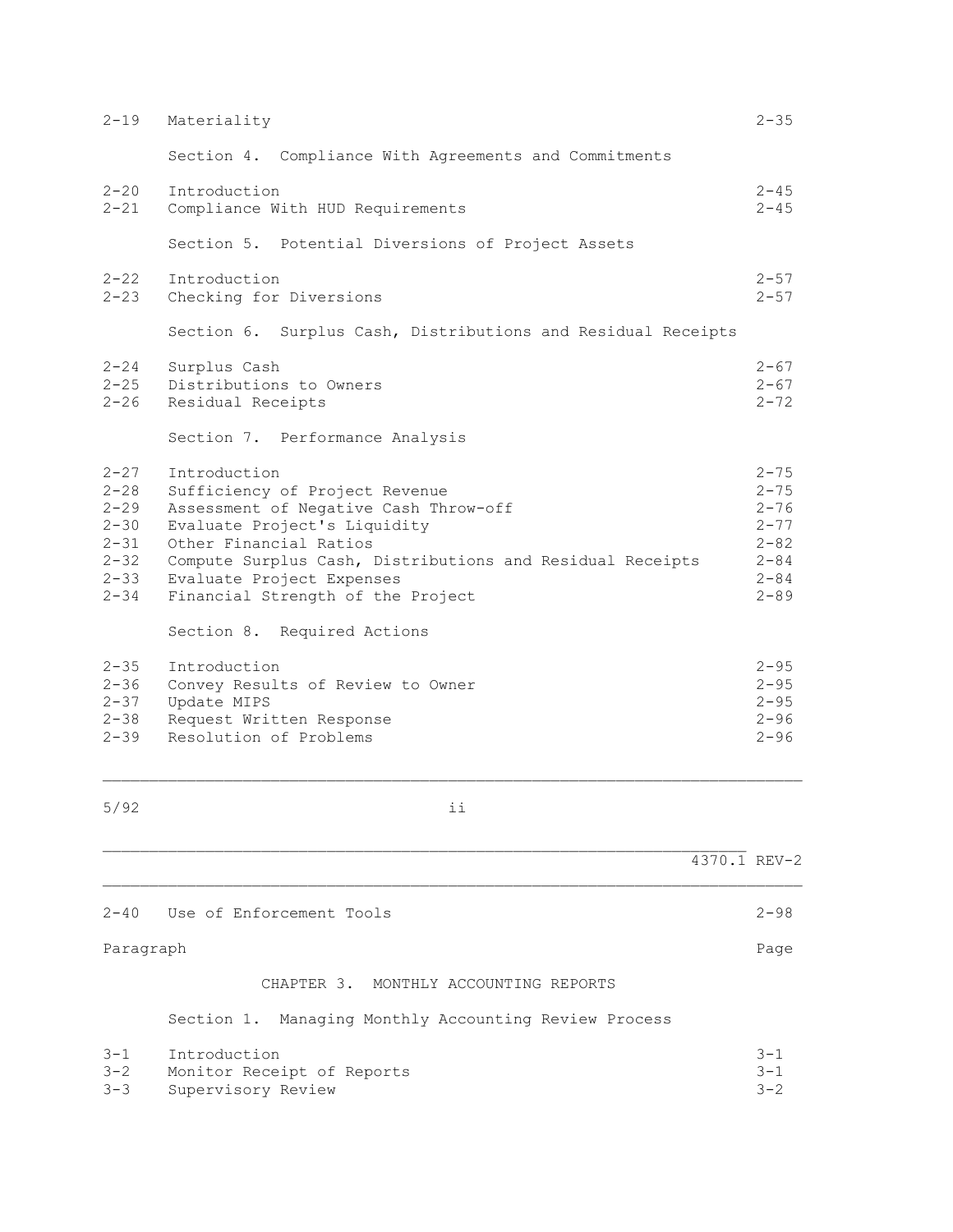Section 2. Analyzing Monthly Reports

| $3 - 4$  | Introduction                                                 | $3 - 2$ |
|----------|--------------------------------------------------------------|---------|
| $3 - 5$  | Cooperative Housing Reports                                  | $3 - 2$ |
| $3 - 6$  | Check for Completion                                         | $3 - 3$ |
| $3 - 7$  | Check for Arithmetic Accuracy                                | $3 - 4$ |
| $3 - 8$  | Monthly Accounting Summary Worksheet                         | $3 - 4$ |
| $3 - 9$  | Project Trends                                               | $3 - 4$ |
| $3 - 10$ | Review HUD-93479, Monthly Report for Establishing Net Income |         |
|          | (Schedule A)                                                 | $3 - 6$ |
| $3 - 11$ | Review HUD-93480, Schedule of Disbursements (Schedule B)     | $3 - 7$ |
| $3 - 12$ | Review HUD-93481, Schedule of Accounts Payable (Schedule C)  | $3 - 8$ |
| $3 - 13$ | Develop Project Review Procedures                            | $3 - 9$ |
| $3 - 14$ | Corrective or Follow-up Action                               | $3 - 9$ |
|          |                                                              |         |

# CHAPTER 4. MONITORING

Section 1. Introduction

| $4 - 1$ | Definition                                     | $4 - 1$ |
|---------|------------------------------------------------|---------|
| $4 - 2$ | Purpose                                        | $4 - 1$ |
|         | Section 2. Reporting Requirements              |         |
| $4 - 3$ | Submission of Financial Statements and Reports | $4 - 1$ |
| $4 - 4$ | Ouality of Financial Statements                | $4 - 2$ |

\_\_\_\_\_\_\_\_\_\_\_\_\_\_\_\_\_\_\_\_\_\_\_\_\_\_\_\_\_\_\_\_\_\_\_\_\_\_\_\_\_\_\_\_\_\_\_\_\_\_\_\_\_\_\_\_\_\_\_\_\_\_\_\_\_\_\_\_\_\_\_\_\_\_\_

iii 5/92

4370.1 REV-2

Section 3. Monitoring Project Owners

| $4 - 5$<br>$4 - 6$<br>$4 - 7$  | Concerns Reported By IPA's<br>Information Obtained From Other Sources<br>Communication With Project Owners          | $4 - 2$<br>$4 - 5$<br>$4 - 7$ |  |
|--------------------------------|---------------------------------------------------------------------------------------------------------------------|-------------------------------|--|
|                                | Paragraph                                                                                                           |                               |  |
|                                | Section 4. Monitoring Independent Public Accountants                                                                |                               |  |
| $4 - 8$<br>$4 - 9$<br>$4 - 10$ | Compliance With Reporting Requirements<br>Concerns Communicated By Project Owners<br>Review of IPA's Working Papers | $4 - 8$<br>$4 - 9$<br>$4 - 9$ |  |
|                                | Section 5. Maintaining Documentation                                                                                |                               |  |
| $4 - 11$<br>$4 - 12$           | Importance of Documentation<br>Documents                                                                            | $4 - 10$<br>$4 - 10$          |  |
|                                | CHAPTER 5. IMPOSING SANCTIONS ON INDEPENDENT                                                                        |                               |  |

PUBLIC ACCOUNTANTS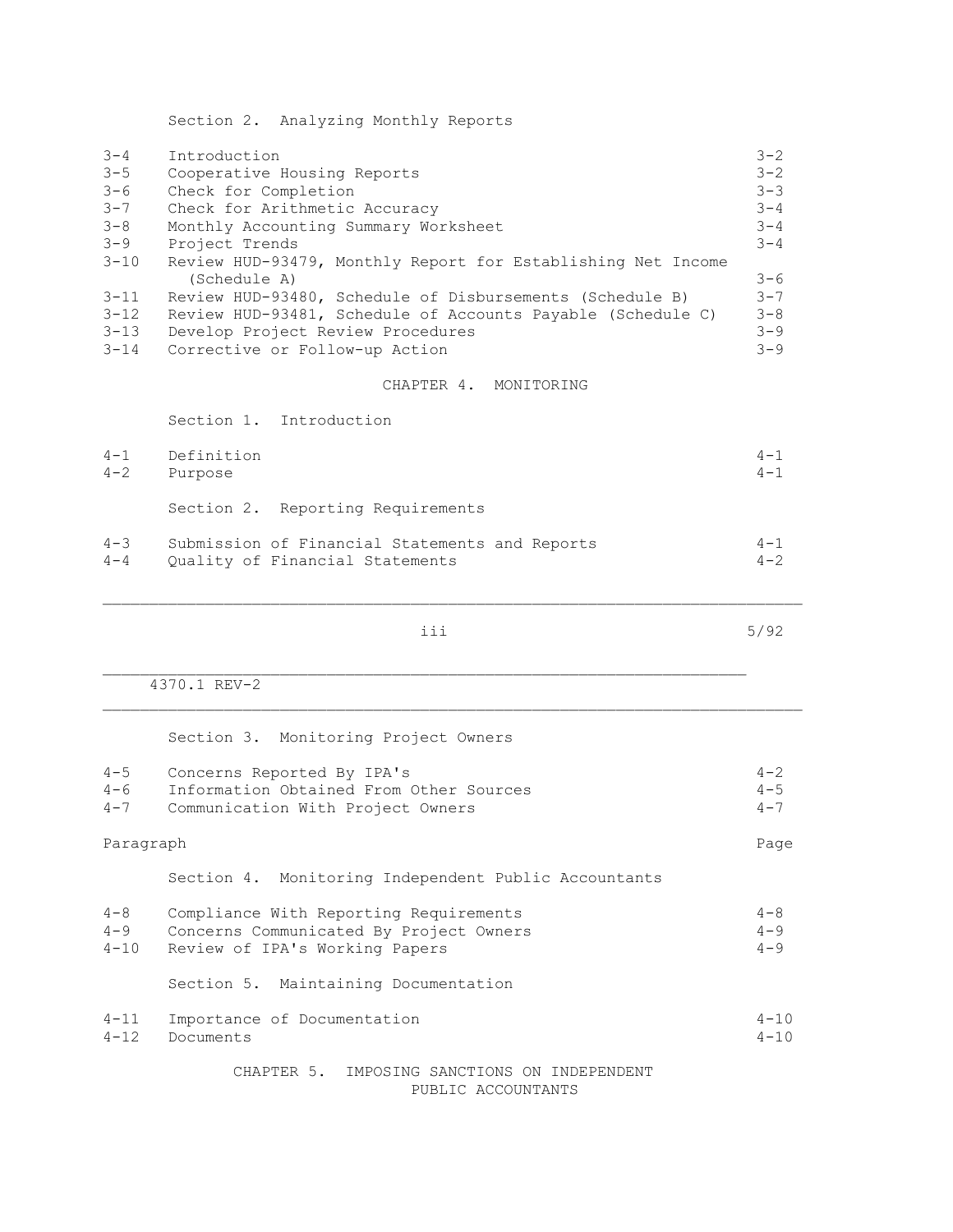| $5 - 1$ | Introduction                                | $5 - 1$ |
|---------|---------------------------------------------|---------|
| $5 - 2$ | Legislative Authority                       | $5 - 2$ |
| $5 - 3$ | Other Sanctions Available to the Department | $5 - 2$ |
| $5 - 4$ | Malpractice Indicators                      | $5 - 2$ |
| $5 - 5$ | When to Impose Sanctions                    | $5 - 3$ |
| $5 - 6$ | How to Impose Sanctions                     | $5 - 3$ |

5/92 iv

\_\_\_\_\_\_\_\_\_\_\_\_\_\_\_\_\_\_\_\_\_\_\_\_\_\_\_\_\_\_\_\_\_\_\_\_\_\_\_\_\_\_\_\_\_\_\_\_\_\_\_\_\_\_\_\_\_\_\_\_\_\_\_\_\_\_\_\_\_\_\_\_\_\_\_

4370.1 REV-2

## LIST OF EXHIBITS

## Exhibit Title Page 2-1 Independent Auditor's Report - Unqualified Opinion 2-22 2-2 Independent Auditor's Report - Qualified Opinion 2-23 2-3 Independent Auditor's Report - Adverse Opinion 2-26<br>2-4 Independent Auditor's Report - Disclaimer of Opinion 2-27 2-4 Independent Auditor's Report - Disclaimer of Opinion 2-27 2-5 Independent Auditor's Report - Cash Basis Financial Statements 2-31 2-6 Independent Auditor's Report - Tax Basis Financial Statements 2-32 2-7 Auditor's Report on the Internal Control Structure 2-36 2-8 Auditor's Report on Compliance<br>2-9 Auditor's Schedule of Findings and Questioned Costs 2-40 Auditor's Schedule of Findings and Questioned Costs 2-40 2-10 Auditor's Comments on Audit Resolution Matters 2-41<br>2-11 Auditee's Corrective Action Plan 2-42 Auditee's Corrective Action Plan 2-12 Variations from the Standard Auditor's Report 2-44 2-13 Summary of Checks for Compliance With Agreements and Commitments<br>2-14 Summary of Checks for Diversions and Unauthorized 2-55 Summary of Checks for Diversions and Unauthorized Distributions to Owners 2-65 2-15 Distributions Earned By Type of Project 2-71 2-16A Examples of Distributions to Owners and Required Deposits to Residual Receipts (EXAMPLE A) 2-73 2-16B Examples of Distributions to Owners and Required Deposits to Residual Receipts (EXAMPLE B) 2-74<br>t Available Funds/Mortgage Payment Coverage Ratio 2-79 2-17 Net Available Funds/Mortgage Payment Coverage Ratio 2-18 Sample Computation of Net Available Funds and Mortgage Payment Coverage Ratio 2-80 2-19 MIPS Performance Indicators 2-88 2-20 Summary of Performance Analysis Steps 2-90 2-21 Ratio Analysis Worksheet 2-92 2-22 Possible Corrective Actions 2-97 Enforcement Actions 3-1 Tailoring the Review of Monthly Accounting Reports 3-10 3-2 Action Chart 3-11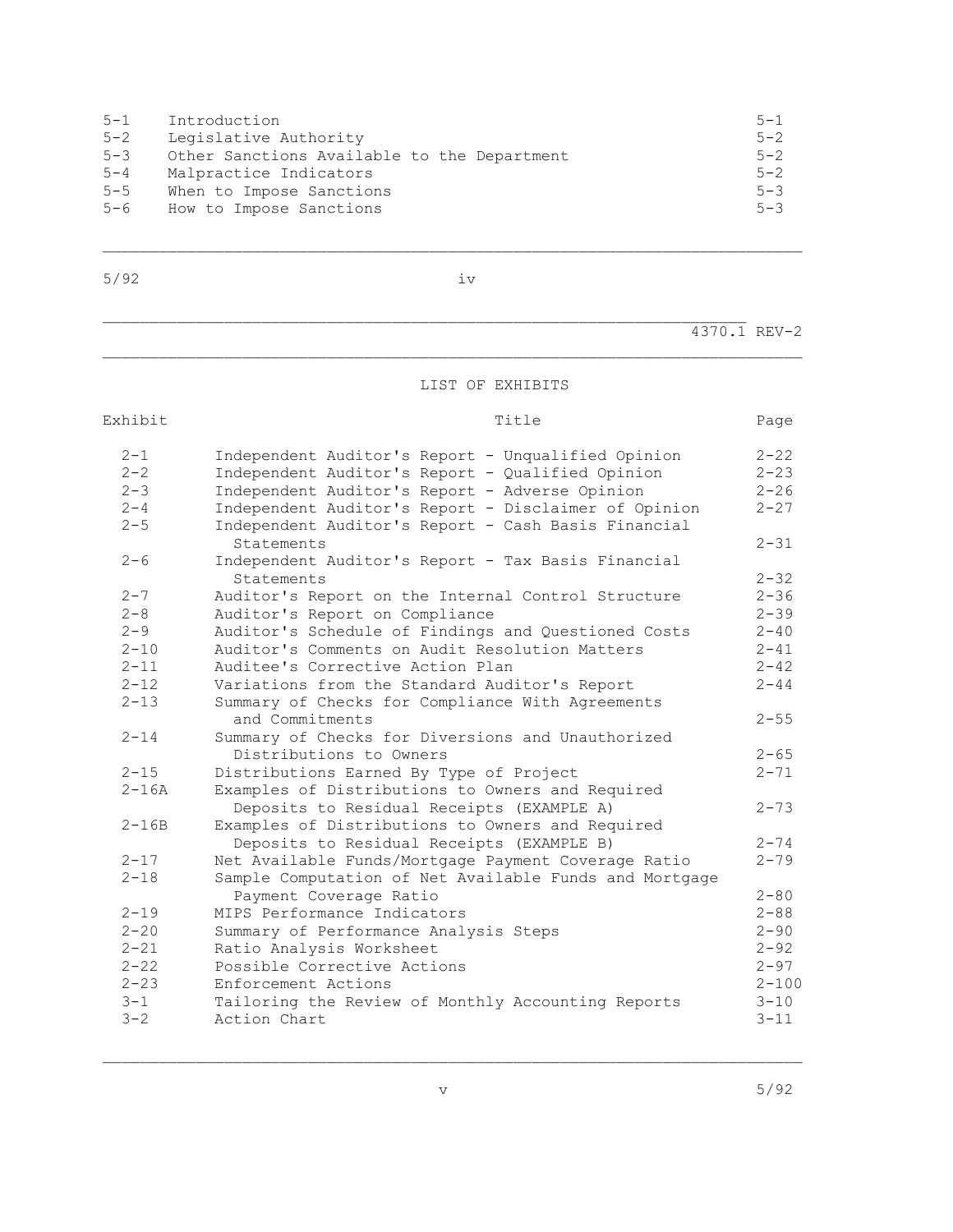4370.1 REV-2

FORMS

 $\mathcal{L}_\text{max}$ 

| Form No.     | Form Name                                                           | Appendix No.   |
|--------------|---------------------------------------------------------------------|----------------|
| HUD-92410    | Statement of Income                                                 | 9              |
| HUD-92458    | Rent Schedule - Low Rent<br>Housing                                 | 10             |
| HUD-93479    | Monthly Report For Establishing<br>Net Income                       | 1.5A           |
| HUD-93480    | Schedule of Disbursements                                           | 15B            |
| HUD-93481    | Schedule of Accounts Payable                                        | 15C            |
| HUD-93482    | Monthly Accounting Summary<br>Worksheet                             | 16             |
| HUD-93483    | Monthly Accounting Reports<br>Control Log                           | 14             |
| HUD-93484    | Annual Financial Statement<br>Completeness Checklist                | 5              |
| HUD-93485    | Annual Financial Statement<br>Review Worksheet                      | 7              |
| HUD-93485A   | Performance Computations                                            | 7              |
| HUD-93486    | Computation of Surplus Cash,<br>Distributions and Residual Receipts | 11             |
| 5/92         | vi                                                                  |                |
|              |                                                                     | $4370.1$ REV-2 |
|              | APPENDICES                                                          |                |
| Appendix No. | Title                                                               | Form No.       |

| $\mathbf{1}$ | Form Letter to Remind Owners of Annual  |
|--------------|-----------------------------------------|
|              | Financial Statement Requirements        |
| 2            | Form Letter to Remind Owners to Submit  |
|              | Annual Financial Statements             |
| 3            | MIPS Output Reports                     |
| 4            | Form Letter to Notify Owners to Submit  |
|              | Delinquent Financial Statements         |
| 5            | Annual Financial Statement Completeness |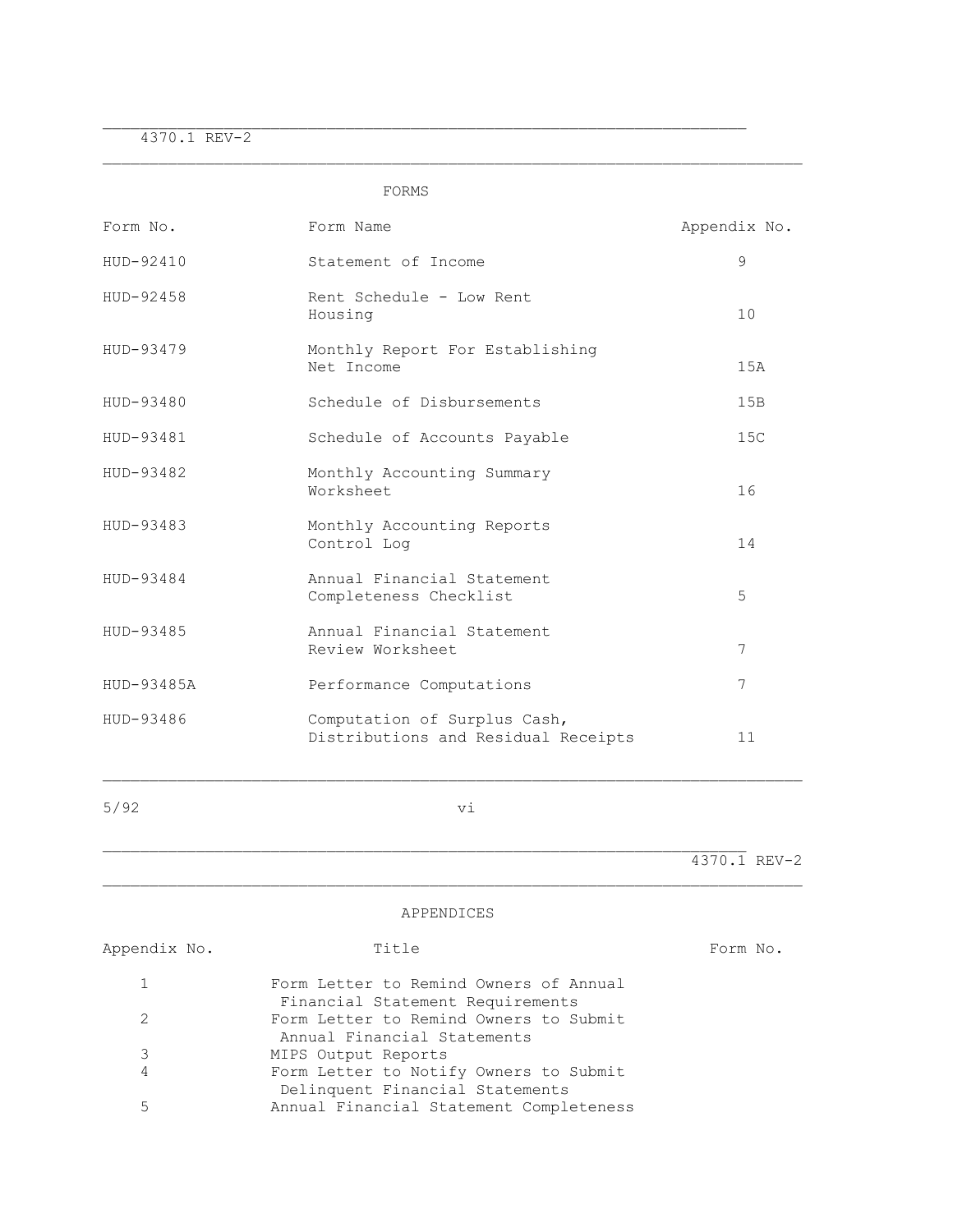|                 | Checklist                                  | HUD-93484  |
|-----------------|--------------------------------------------|------------|
| 6               | Sample Letter to Obtain Missing or         |            |
|                 | Corrected Financial Statements             |            |
|                 | and Sample Follow-up Letter for            |            |
|                 | Missing or Corrected Statements            |            |
| 7               | Annual Financial Statement Review          |            |
|                 | Worksheet                                  | HUD-93485  |
| 7               | Performance Computations                   | HUD-93485A |
| 8               | Criminal/Civil Statutes                    |            |
| $\mathsf 9$     | Statement of Profit and Loss               | HUD-92410  |
| 10              | Rent Schedule - Low Rent Housing           | HUD-92458  |
| 11              | Computation of Surplus Cash, Distributions |            |
|                 | and Residual Receipts                      | HUD-93486  |
| 12 <sup>°</sup> | Explanation of MIPS Flags and Ratios       |            |
| 13              | Sample Letter Transmitting Results of      |            |
|                 | Financial Statement Review to Project      |            |
|                 | Owner                                      |            |
| 14              | Monthly Accounting Reports Control Log     | HUD-93483  |
| 15              | Monthly Accounting Reports                 |            |
|                 | A. Monthly Report for Establishing         |            |
|                 | Net Income                                 | HUD-93479  |
|                 | B. Schedule of Disbursements               | HUD-93480  |
|                 | C. Schedule of Accounts Payable            | HUD-93481  |
| 16              | Monthly Accounting Summary Worksheet       | HUD-93482  |
|                 |                                            |            |
| 17              | Glossary                                   |            |
|                 |                                            |            |
| 18              | Acronyms                                   |            |
|                 |                                            |            |

 $\mathcal{L}_\text{max}$ 

\_\_\_\_\_\_\_\_\_\_\_\_\_\_\_\_\_\_\_\_\_\_\_\_\_\_\_\_\_\_\_\_\_\_\_\_\_\_\_\_\_\_\_\_\_\_\_\_\_\_\_\_\_\_\_\_\_\_\_\_\_\_\_\_\_\_\_\_\_\_\_\_\_\_\_

vii 5/92

4370.1 REV-2

#### FOREWORD

Under the provisions of the regulatory agreement, project owners are required to submit certain financial accounting reports to the Department for review. The financial statements are a critical tool through which Loan Management staff can evaluate the performance of a project. In addition, the timely review of financial statements can identify actions needed to avoid defaults and claims against the Department.

This Handbook provides detailed procedures for the Loan Management staff to follow in their review of annual audited financial statements and monthly accounting reports. This Handbook should be used in conjunction with:

- o HUD 2003.3A Audit and Investigations;
- o IG 2000.4 Consolidated Audit Guide for Audits of HUD Programs;
- o HUD 4080.1 Compliance Handbook for Housing;
- o HUD 4350.1 Insured Project Servicing Handbook;